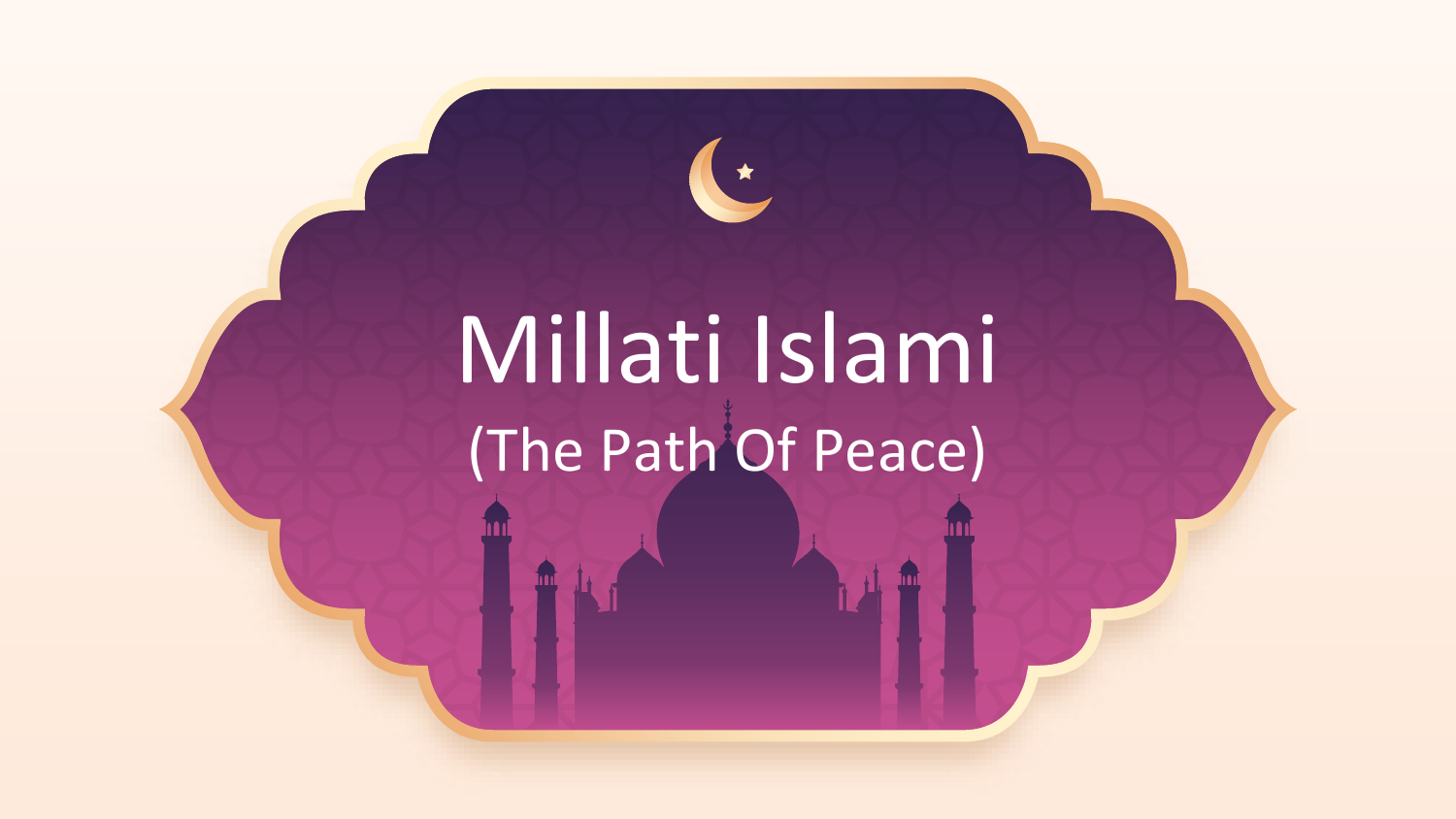

#### **Bismillahir Rahmanir Rahim**

*O you who Believe! Intoxicants and gambling. Dedication to stones, And divination by arrows, Are evils, Of Satan's handiwork: Avoid such evils, That you may prosper.*

*Satan's plan is (but) To excite hostility and hatred Between you with intoxicants And gambling and hinder you From the remembrance Of Allah, and from prayer: Will you not then abstain?*

*Qur'an 5: 90 - 91*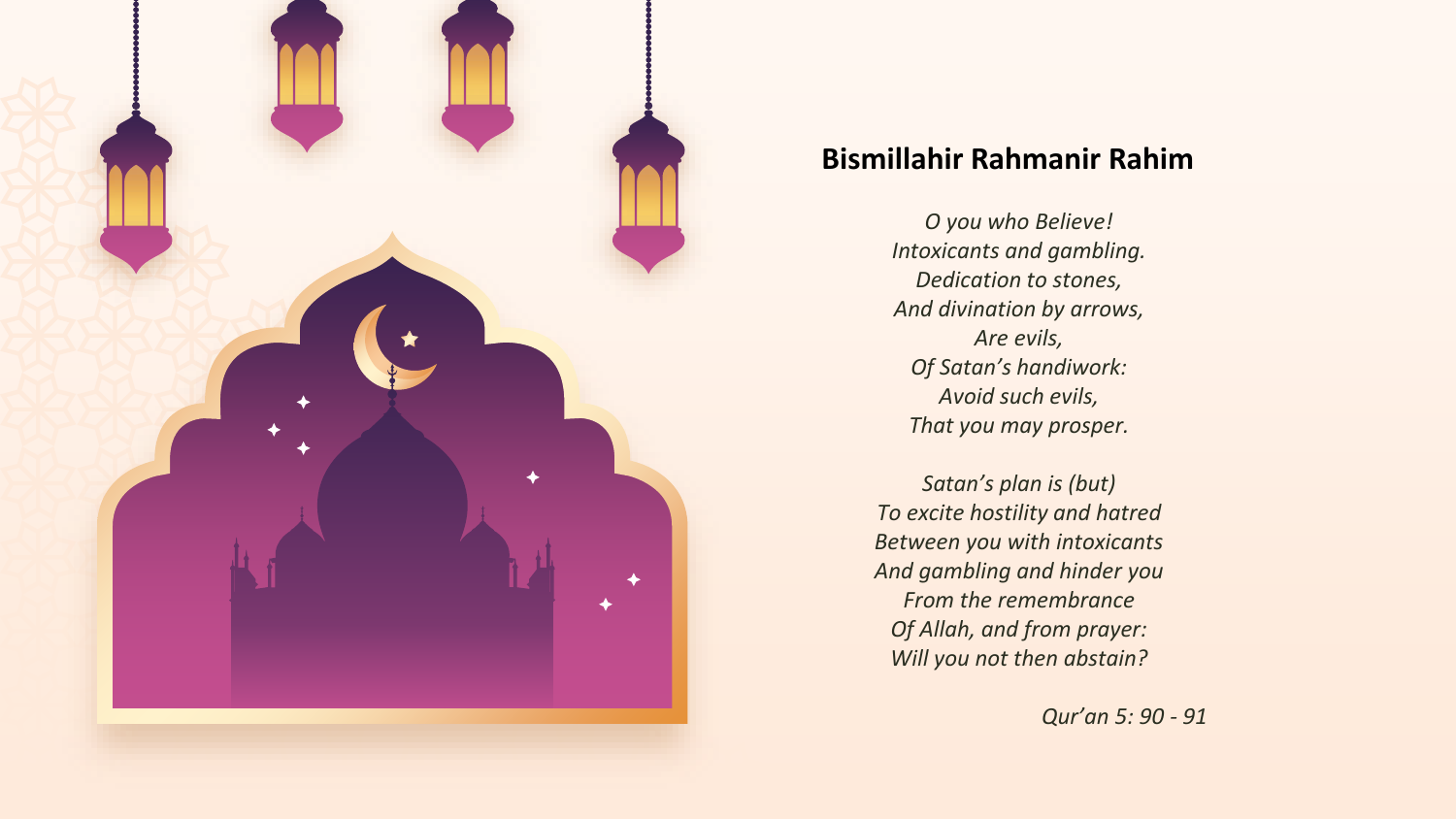### **Who Is Addicted**

Most of us do not have to think twice about this question. We know!

Our whole life and thinking have been centered in drugs in one form or another -- the getting, using and finding ways and means to get more.

We have used to live and lived to use.

Very simply, an addicted person is a man or woman whose life has been controlled by drugs. We are people that have lived in the grip of a continuing and progressive illness whose ends are always the same; a decrease in faith, which leads us to jails, institutions, dereliction or death.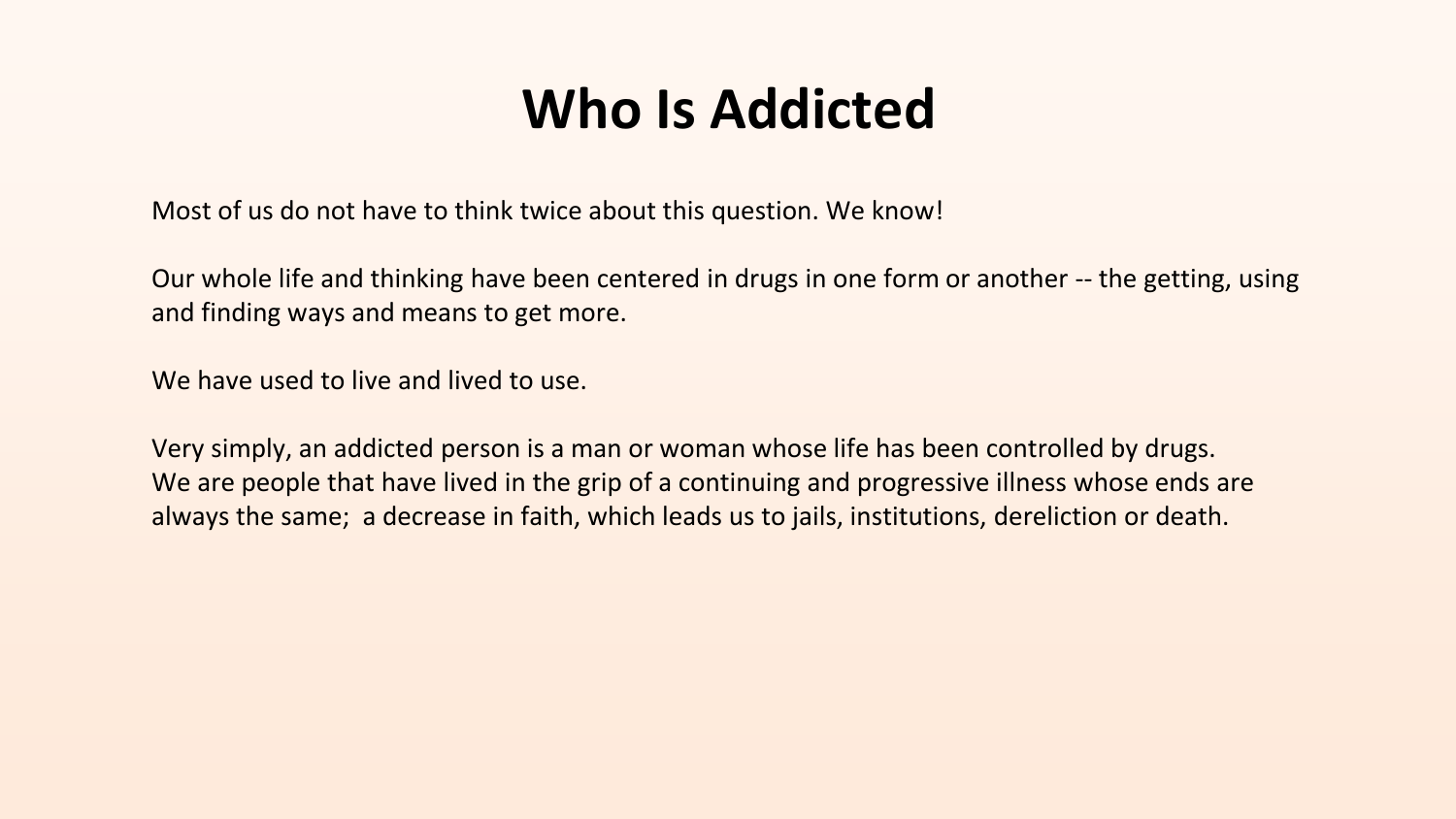### **What Is Millati Islami?**

Millati Islami is a fellowship of men and women, joined together on "The Path of Peace". We share our experiences strengths and hopes while recovering from our active addiction to mind and mood altering substances.

We look to Allah, (God) to guide us on Millati Islami (The Path of Peace). While recovering, we strive to become rightly guided Muslims, submitting our will to the will and service of Allah. We begin the submitting process through the practice of Al-Islam (peaceful submission to the will of Allah) in our daily lives.

Islam tells us clearly that the status of man in this world is that of an "Abd" (slave or servant). We must learn to be slaves and servants only to Allah and not slaves to mind or mood altering chemicals. We must also learn not to be slaves to people, places, things and emotions.

Allah tells us that man is "Khalifa" (agents or inheritors of the earth). This means that Allah has entrusted us as human beings with custodianship of his creation. Our own bodies, minds and souls truly belong to Allah. They are only entrusted to us for a time. We are charged with their care while we have them in our possession.

#### **CONTINUE ->>**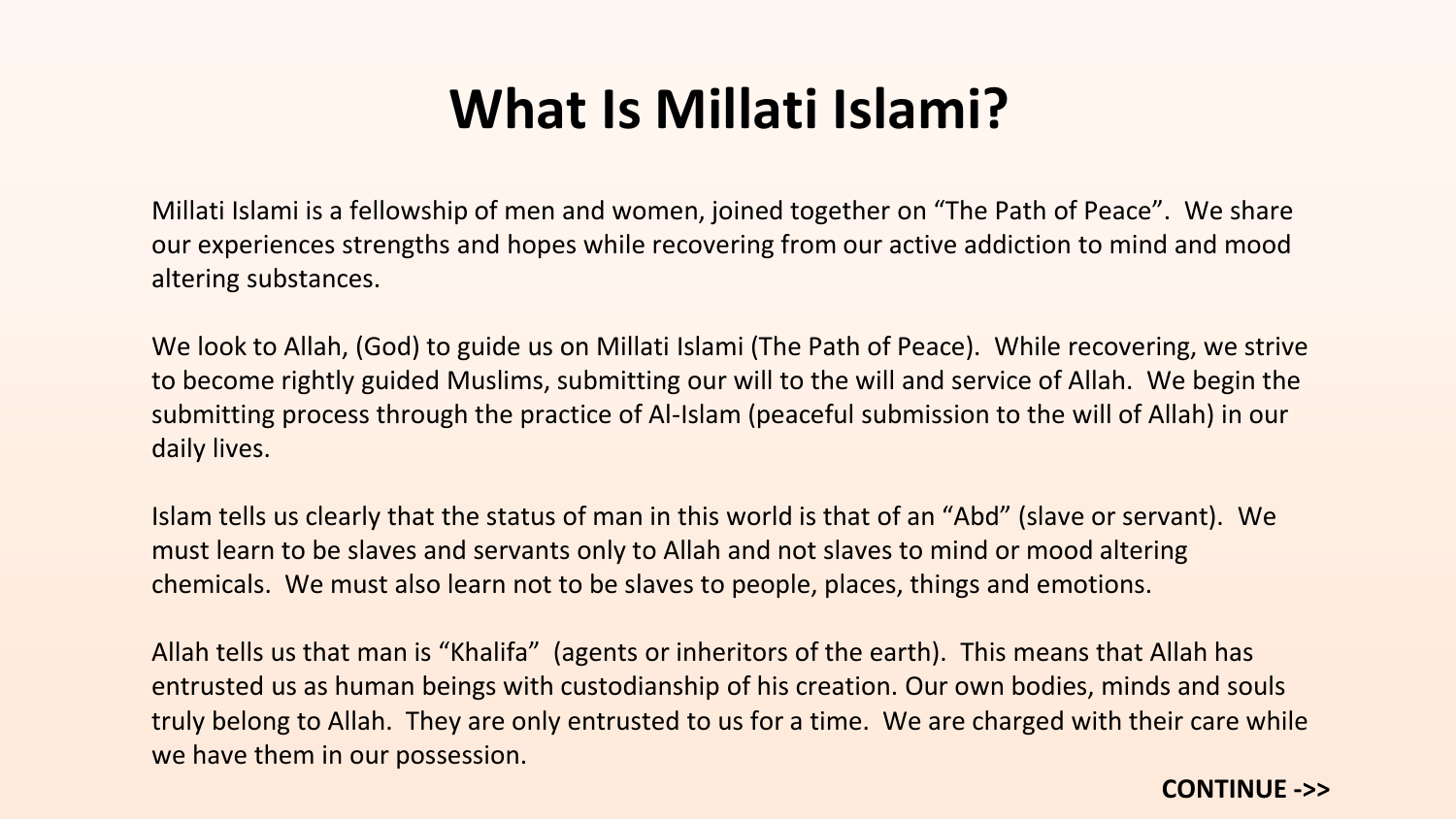### **What Is Millati Islami?**

#### **Bismillahir Rahmanir Rahim**

*It is He Who hath made you His agents, inheritors of the earth: He hath raised you in ranks, some above others: that He may try you in the gifts He hath given you: for thy Lord is quick in punishment: yet He is indeed Oft-Forgiving Most Merciful.*

*Qur'an (6:165)*

Our goal is to emerge successfully from this test called life as prescribed by Allah. To win His pleasure and reward is our ultimate human objective. May we accomplish sobriety success and peace of mind on Millati Islami.

#### **Bismillahir Rahmanir Rahim**

*Lo! Those who say: Our Lord is Allah, and afterward are upright, the angels descend upon them, saying: Fear not nor grieve, but hear good tidings of the Paradise which you are promised.*

*Qur'an* (41:30)

#### **Bismillahir Rahmanir Rahim**

*And I created Jinn and human kind only that they might worship Me.*

*Qur'an (51:56)*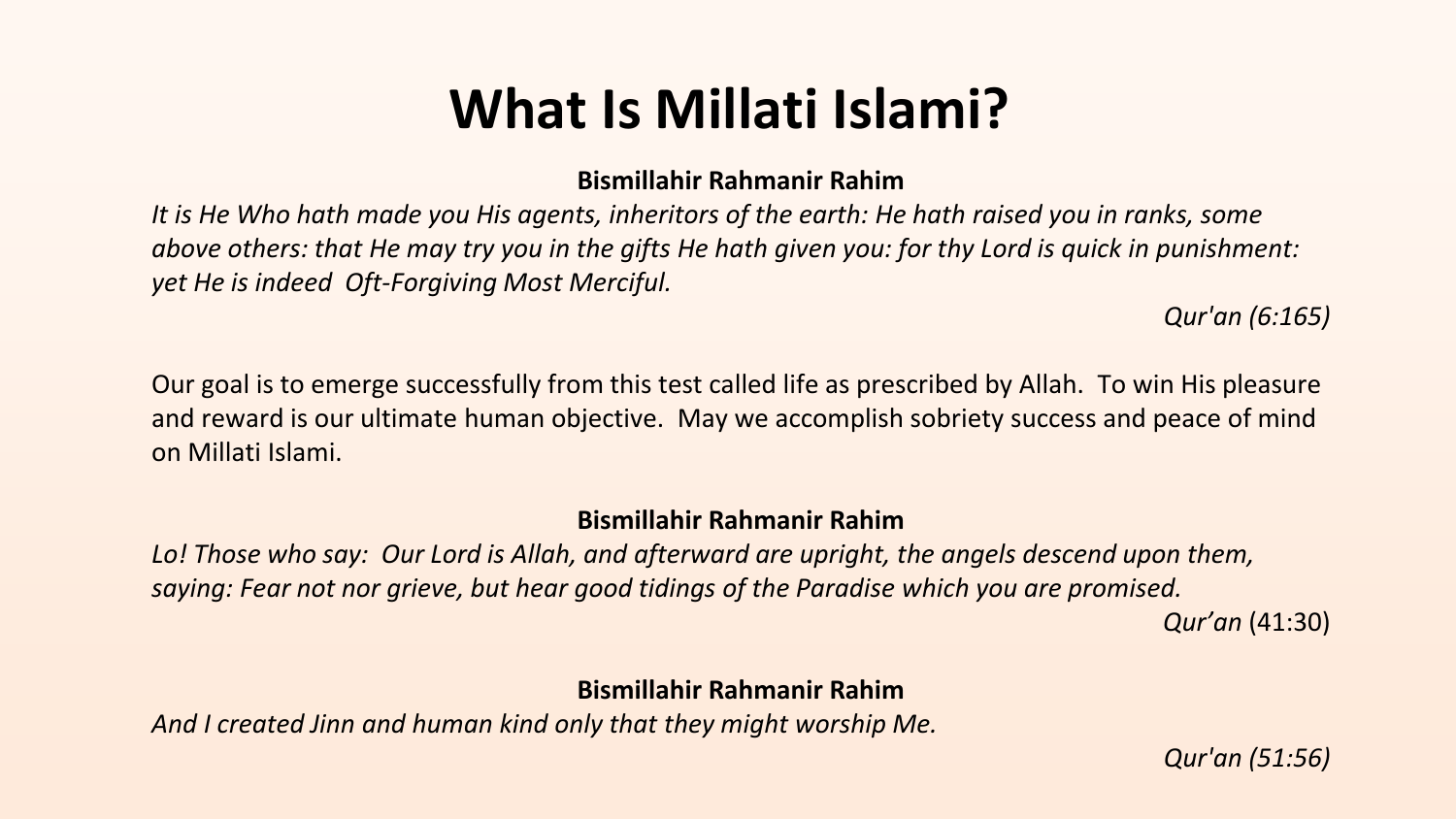## Why?

#### **Bismillahir Rahmanir Rahim**

*Whoever recommends and helps a good cause becomes a partner therein: And whoever recommends and helps and evil cause, shares in its burden: And Allah Hath power over all things.*

*Qur'an (4:85)*

We have sought to integrate the treatment requirements of both Al-Islam and the Twelve Step approach to recovery into a simultaneous program. Our personal thanks and appreciation goes to the Narcotics Anonymous and Alcoholics Anonymous Programs from which we have borrowed. Just as Narcotics Anonymous was founded out of its need to be non-specific with regard to substance, so Millati Islami was born out of our need to be religiously specific with regard to spiritual principles.

Millati Islami (The Path of Peace), insha Allah, offers a fresh perspective of age old ideals for treating our fallen *human condition*. We pray further that it will serve as a model for more successfully understanding and addressing the special problems encountered as recovering Muslims and substance abusers in a predominantly non-Muslim society.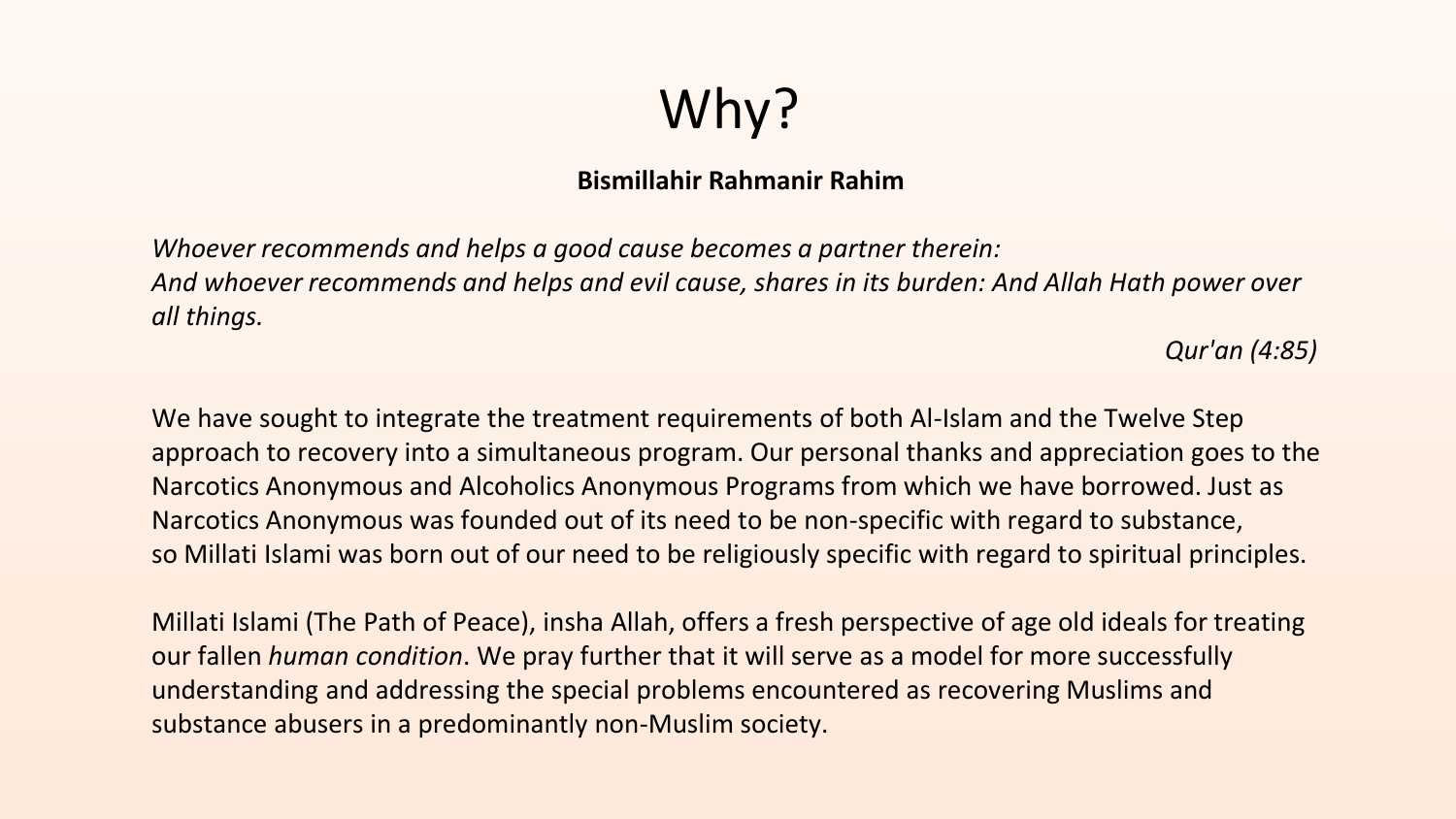

# How It Works

The Steps of Recovery

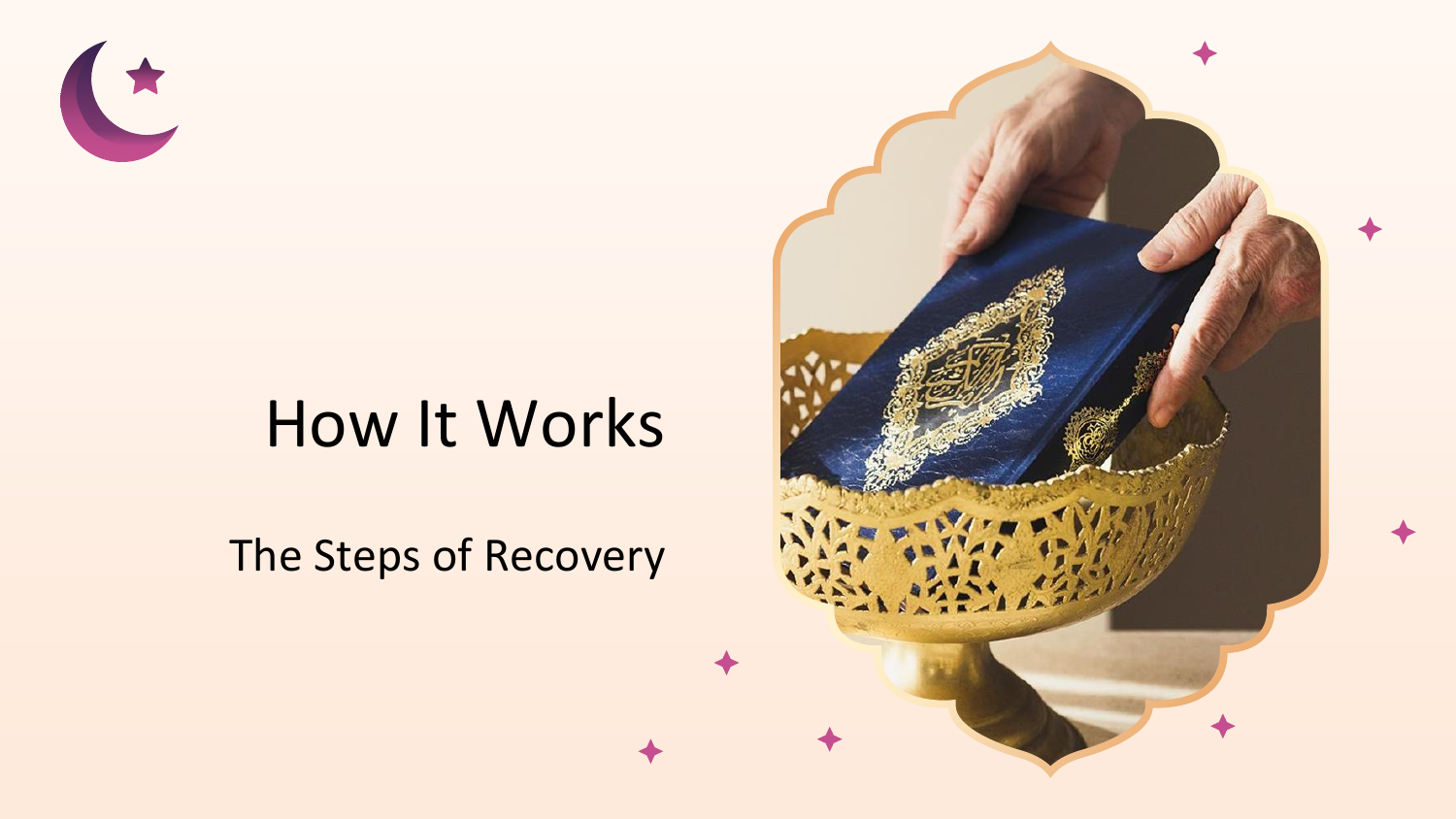- 1. We admitted that we were neglectful of our higher selves and that our lives had become unmanageable.
- 2. We came to believe that Allah could and would restore us to sanity.
- 3. We made a decision to submit our will to the will of Allah.
- 4. We made a searching and fearless moral inventory of ourselves.
- 5. We admitted to Allah and to ourselves the exact nature of our wrongs.
- 6. Asking Allah for right guidance, we became willing and open for change, ready to have Allah remove our defects of character.
- 7. We humbly ask Allah to remove our shortcomings.
- 8. We made a list of persons we have harmed and became *willing* to make amends to them all.
- 9. We made direct amends to such people wherever possible, except when to do so would injure them or others.
- 10.We continued to take personal inventory and when we were wrong promptly admitted it.
- 11.We sought through Salaat\* and Iqraa\* to improve our understanding of Taqwa\* and Ihsan\*.
- 12.Having increased our level of Iman (faith) and Taqwa, as a result of working these steps, we carried this message to humanity and began practicing these principles in all our affairs.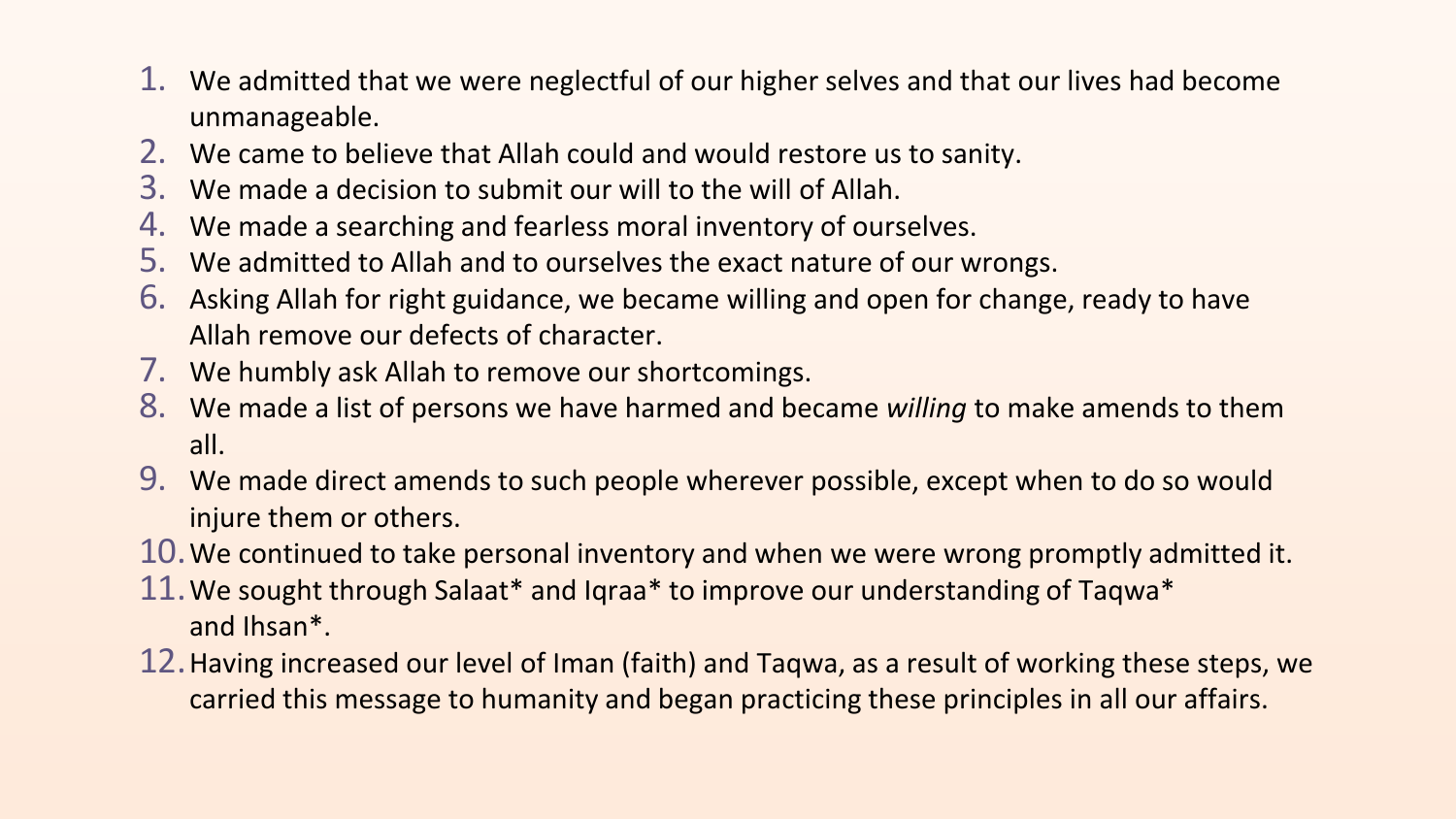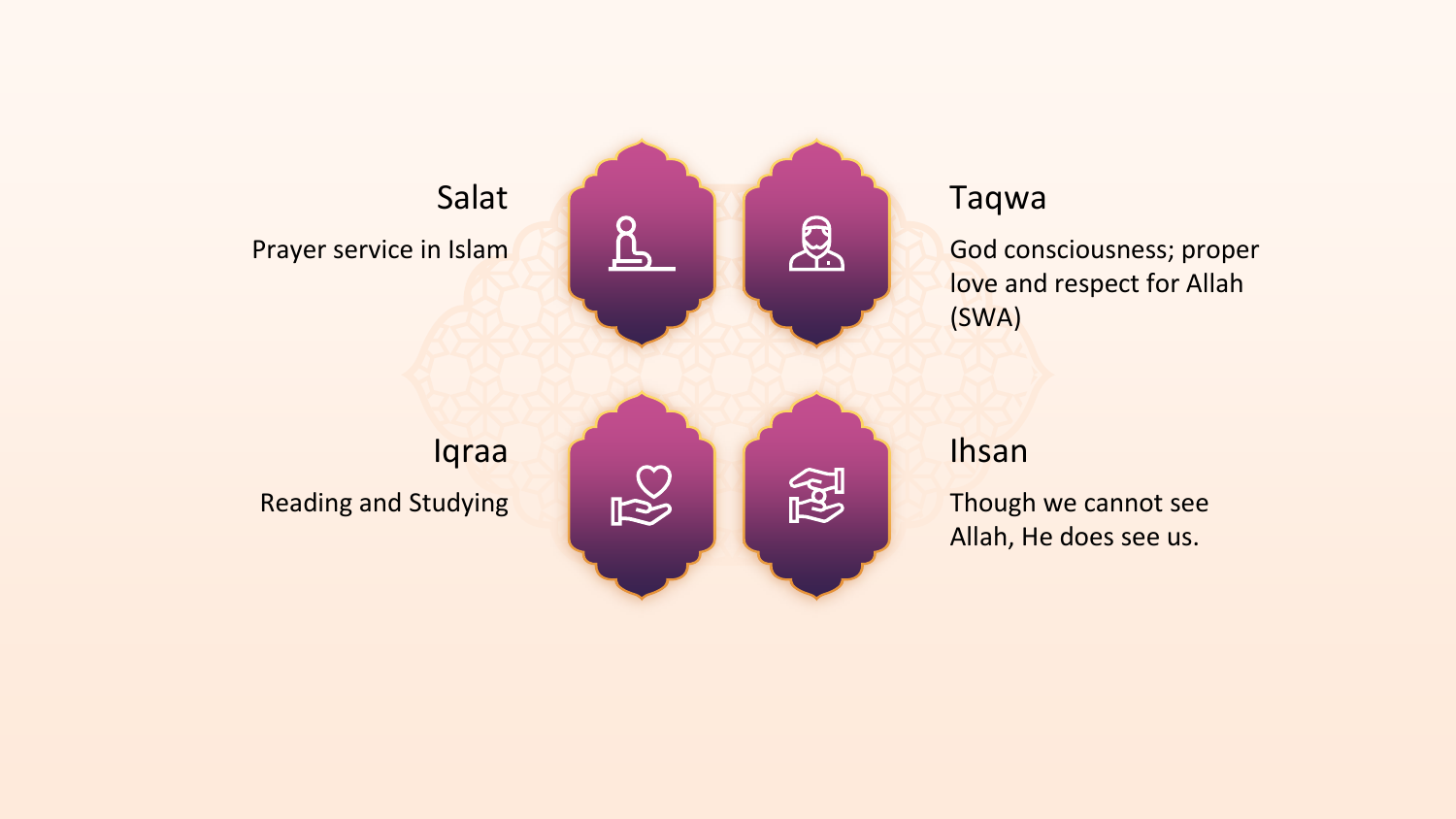

# The Traditions

of Millati Islami

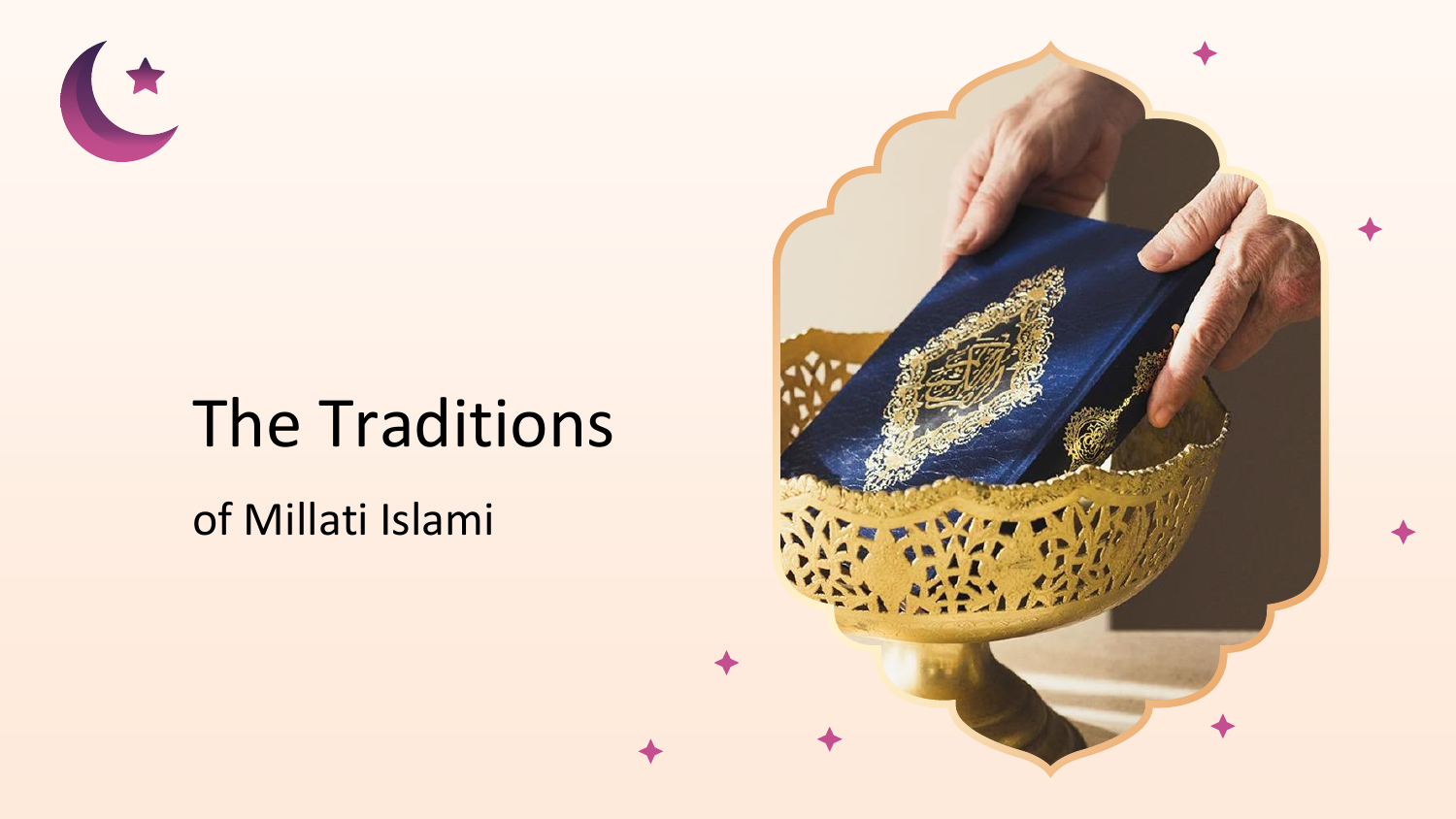- 1. Shahadah- We bare witness there is no God but Allah and Muhammad is the last Messenger of Allah.
- 2. Personal recovery depends on "Millati Islami" unity. Believers are friends and protectors, one of another.
- 3. For our individual and Jamaat (group) purpose there is but one ultimate authority which is Allah, (God), the source from which all originates.
- 4. Requirements for participation are a desire to stop using and willingness to learn a better way of life.
- 5. Each Jamaat should be autonomous except in their adherence to these traditions.
- 6. Our primary Jamaat (group) purpose is carrying Al-Islam as the message of recovery to those who still suffer. (Dawah)
- 7. Problems of money, property and prestige must never divert us from our primary purpose.
- 8. Every Millati Islami Jamaat should be self-supporting, but may accept Sadaqa (voluntary charity) without attached obligations of promises to donating parties.
- 9. We may create service boards or committees directly responsible to those we serve.
- 10. The Millati Islami name ought never be drawn into public controversy.
- 11. Our public relation policy is based upon attraction before promotion. The criteria for both are decided by Jamaat (group), Taqwa, and Ihsan.
- 12. Iman (faith) is the spiritual foundation of all our traditions, reminding us to place principles before personalities.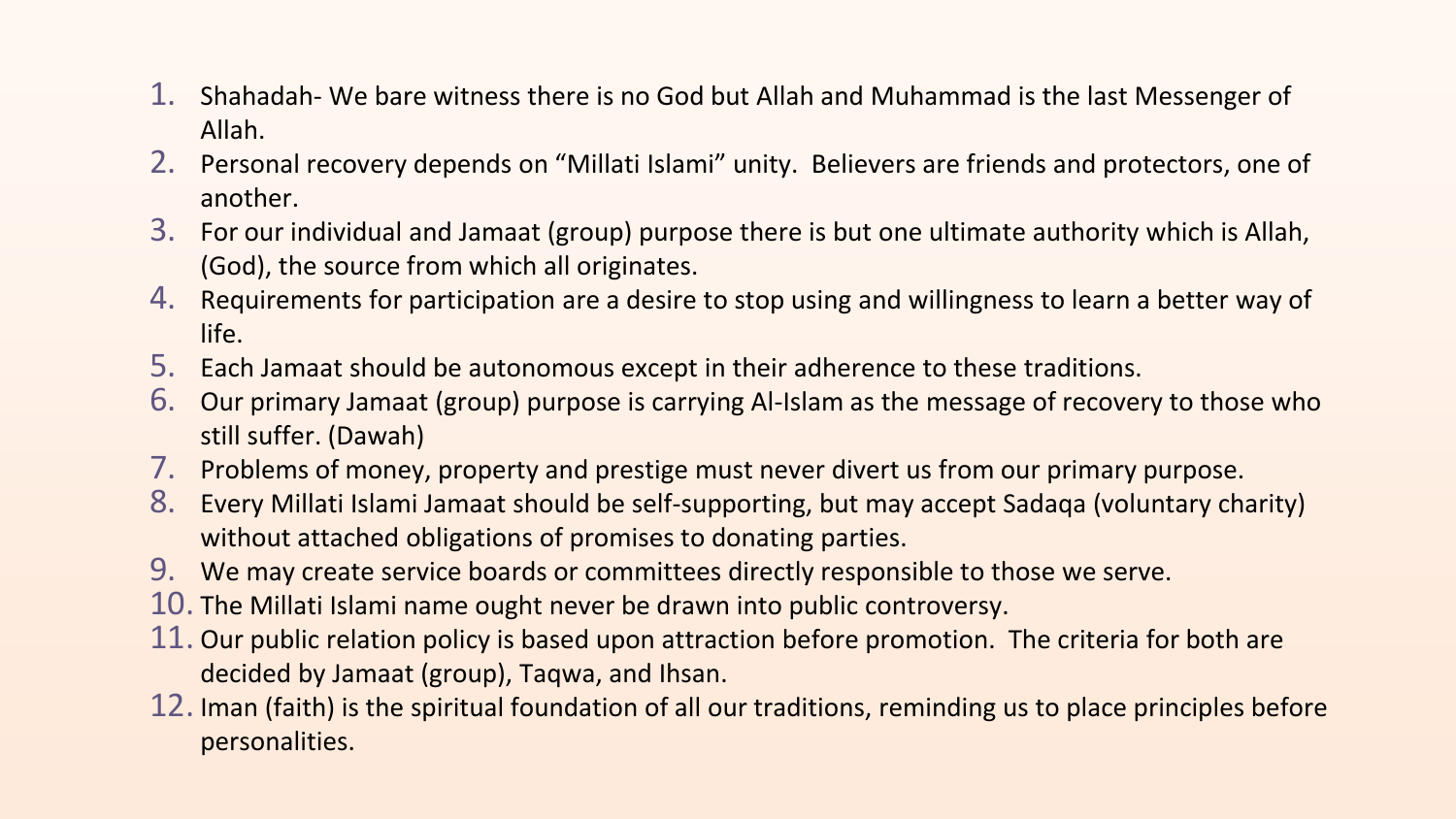

# Hope Through

Millati Islami (The Path of Peace)

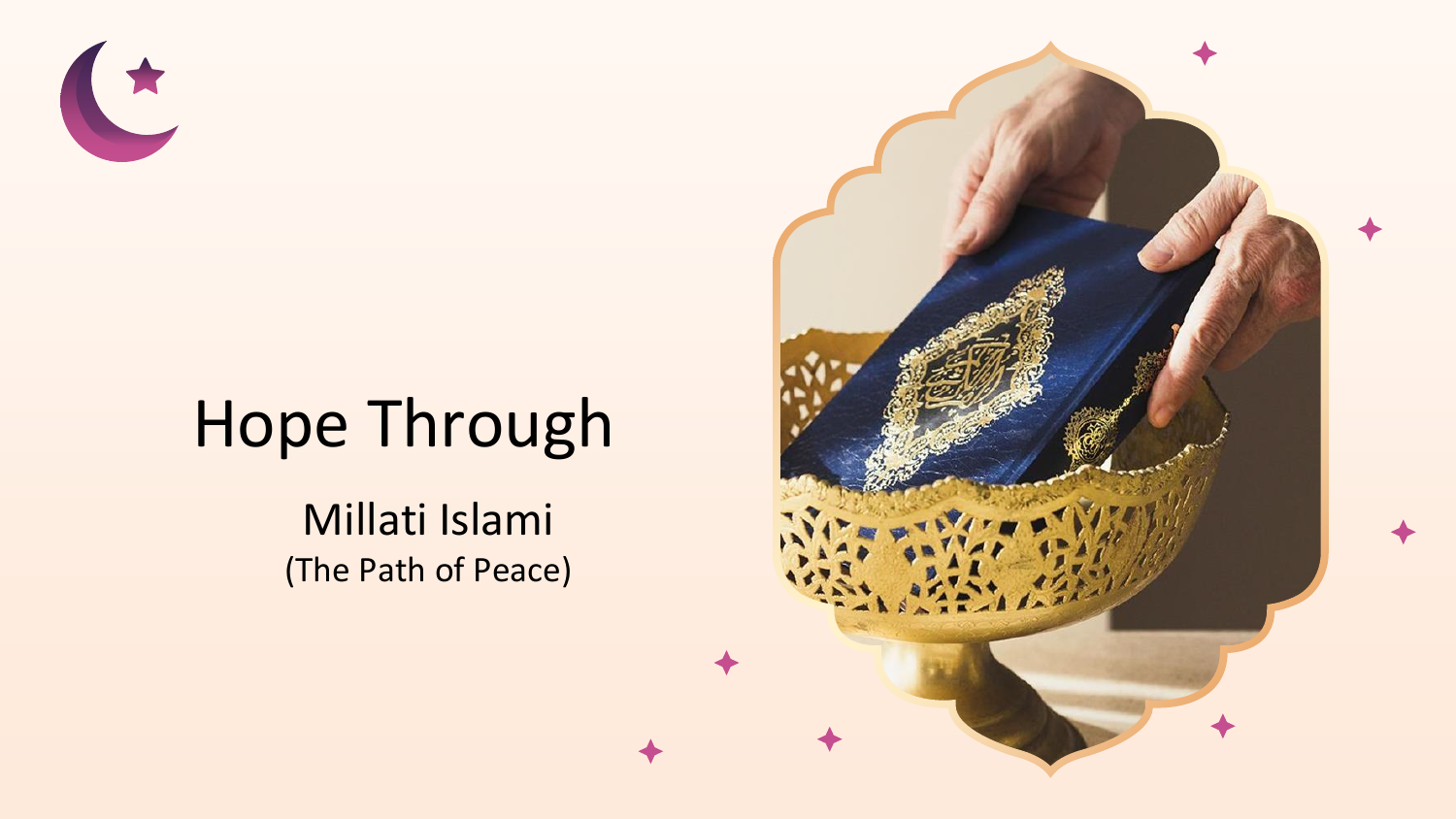The members of Millati Islami are recovering persons learning to live without slavery to our addictions. If we can do it, so can you.

Through applying the steps of the Millati Islami program, we learn to live useful lives. We have a condition from which we do recover. Each day we are given another chance to live. We as Muslims, are not burdened with recovery on a day to day basis. We instead, recover from Salaat (prayer) to Salaat.

None of us are too discredited or have sunk too low to be welcomed cordially -- when we mean business. Social distinctions, petty rivalries and jealousies are meaningless. Being wrecked and then restored in the same vessel, is a mercy from Allah, and miraculous.

Through the fellowship of Millati Islami we are united under One God (Allah) with hearts and minds attuned to the welfare of others. Prophet Muhammad (SAW) has taught us to, "want for out brother what we want for ourselves". There is the therapeutic value of one addicted person helping another.

Allah (SWA) instructs us in the Qur'an that "Believers are friends and protectors, one of another". To duplicate what others have accomplished in recovery is only a matter of willingness, patience, and work. We must realize that our greatest reliance is always upon Allah. He shows us how to develop the relations, fellowship and "Peace" that we crave. He reveals more to us as we grow.

**CONTINUE ->>**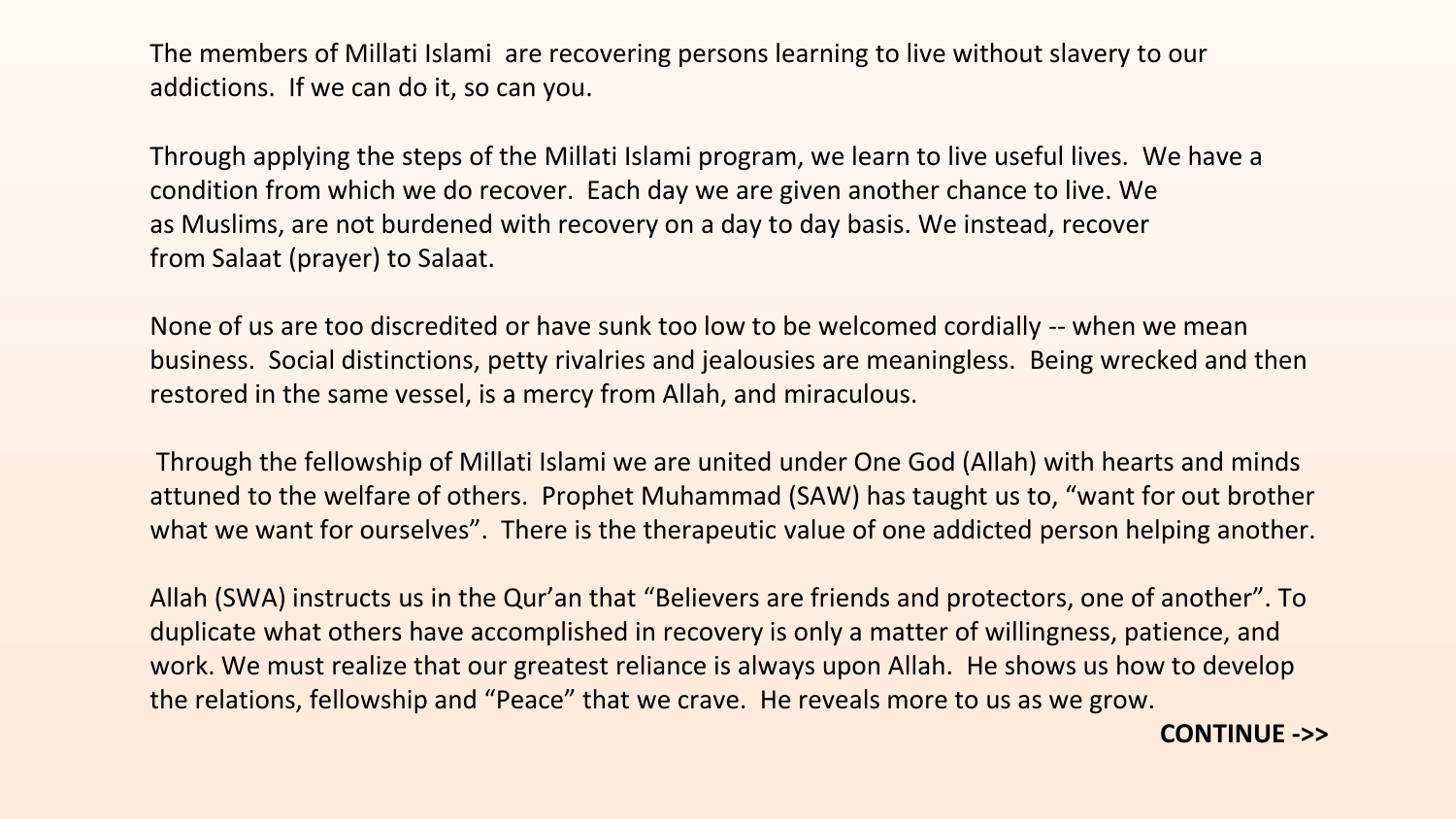#### **Bismillahir Rahmanir Rahim**

*Whoever works righteousness Man or Woman, and has Faith, Verily, to him will We give A new life, a life that is good and pure, And We will bestow on such their reward According to the best of their actions*

*Qur'an: 16: 97*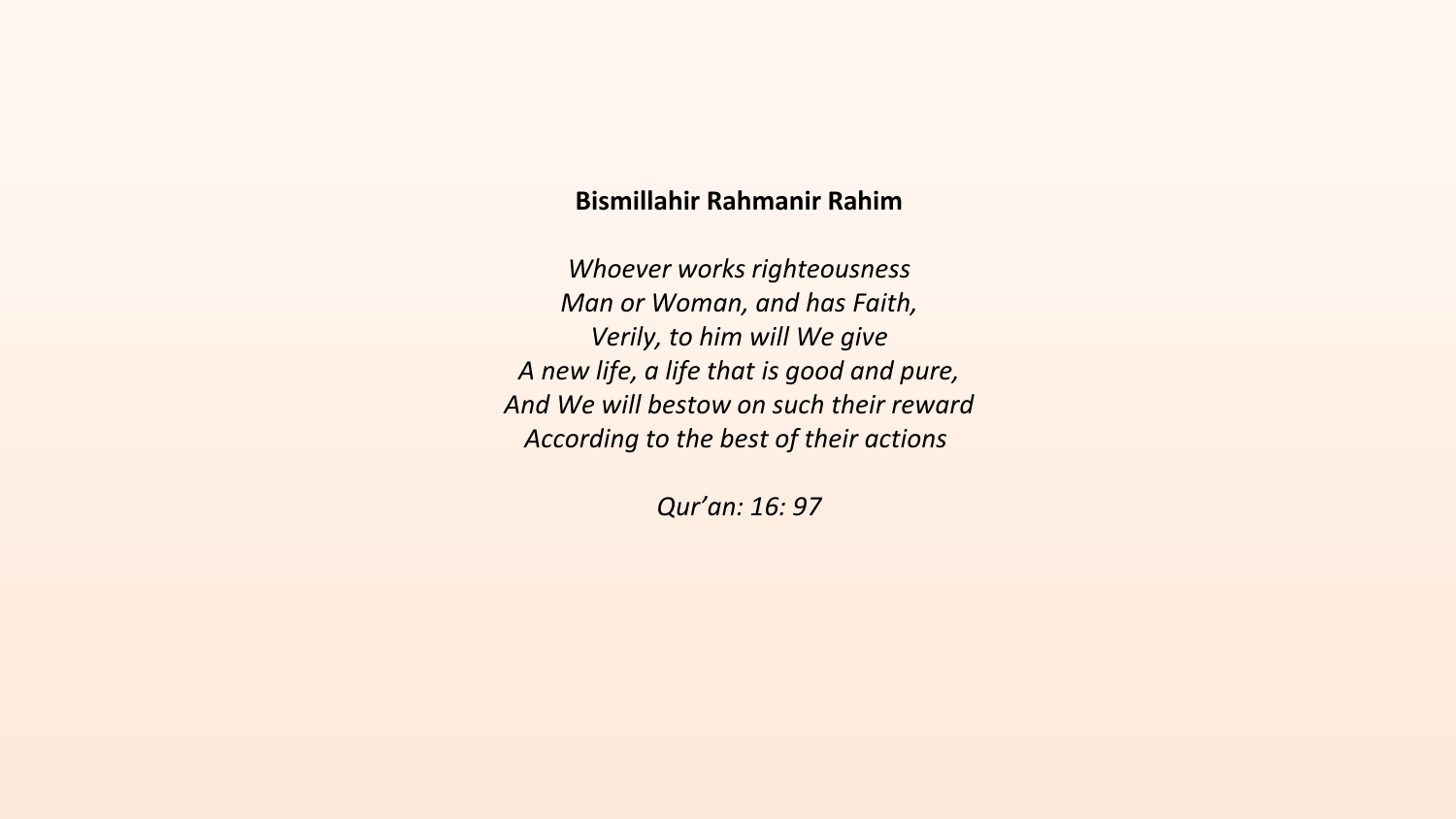## Eighth Tradition

Every Millati Islami Jamaat (group) should be self-supporting, but may accept Sadaqah (voluntary charity) without attached obligations or promises to donating parties.



It is vital that we support carrying the Millati Islami message to all who need it by supporting Millati Islami World Service, Inc. Please send your 8th Tradition contributions directly to:

#### **Millati Islami World Services, Inc. PO Box 2100 Douglassville, Georgia 30133**



You can also donate by visiting **www.millatiislami.org** and using the donation button or using **Cash App**. Send contributions to:

#### **\$Millati Islami**

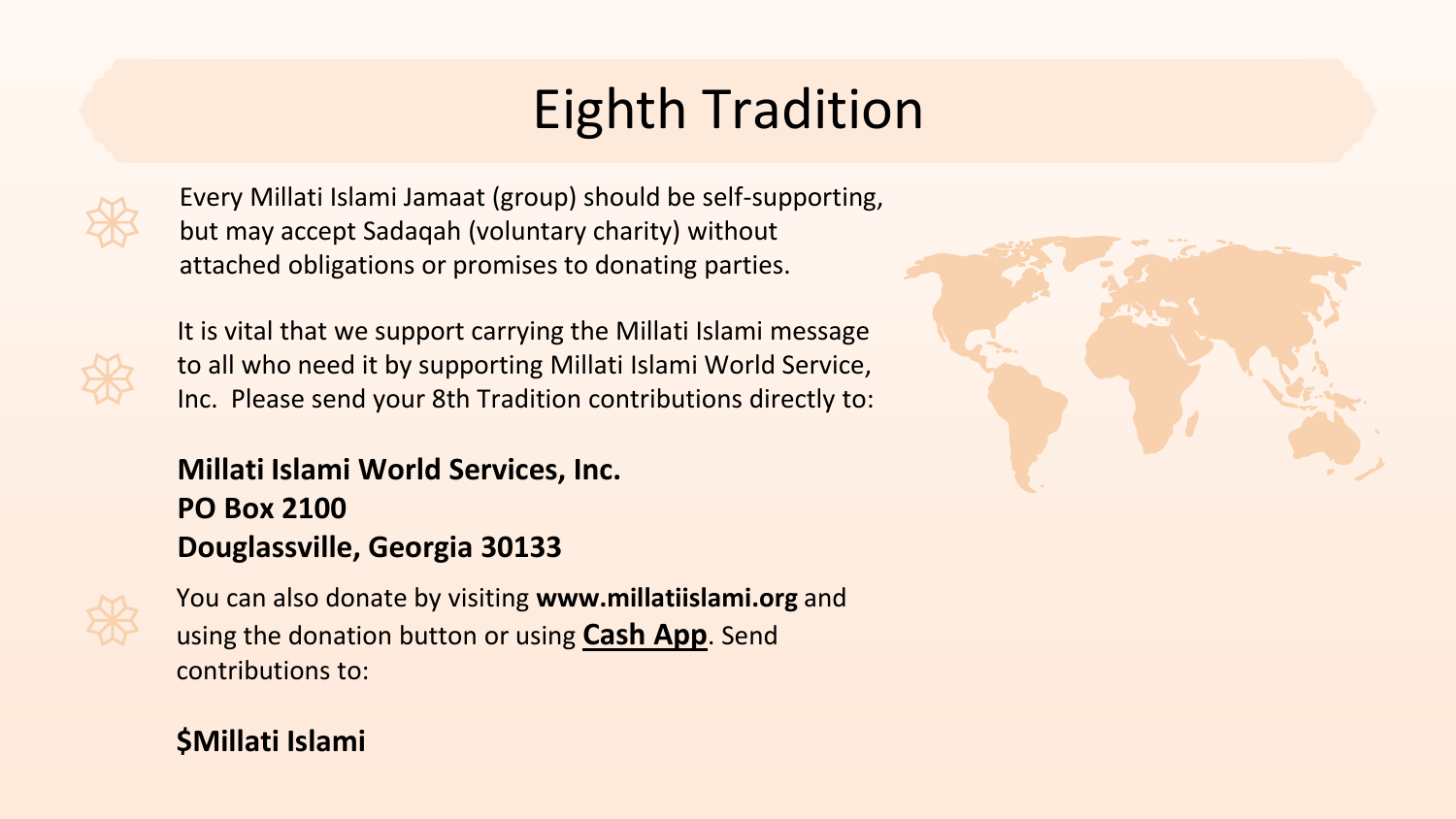# Surah al `Asr (Time Through The Ages)